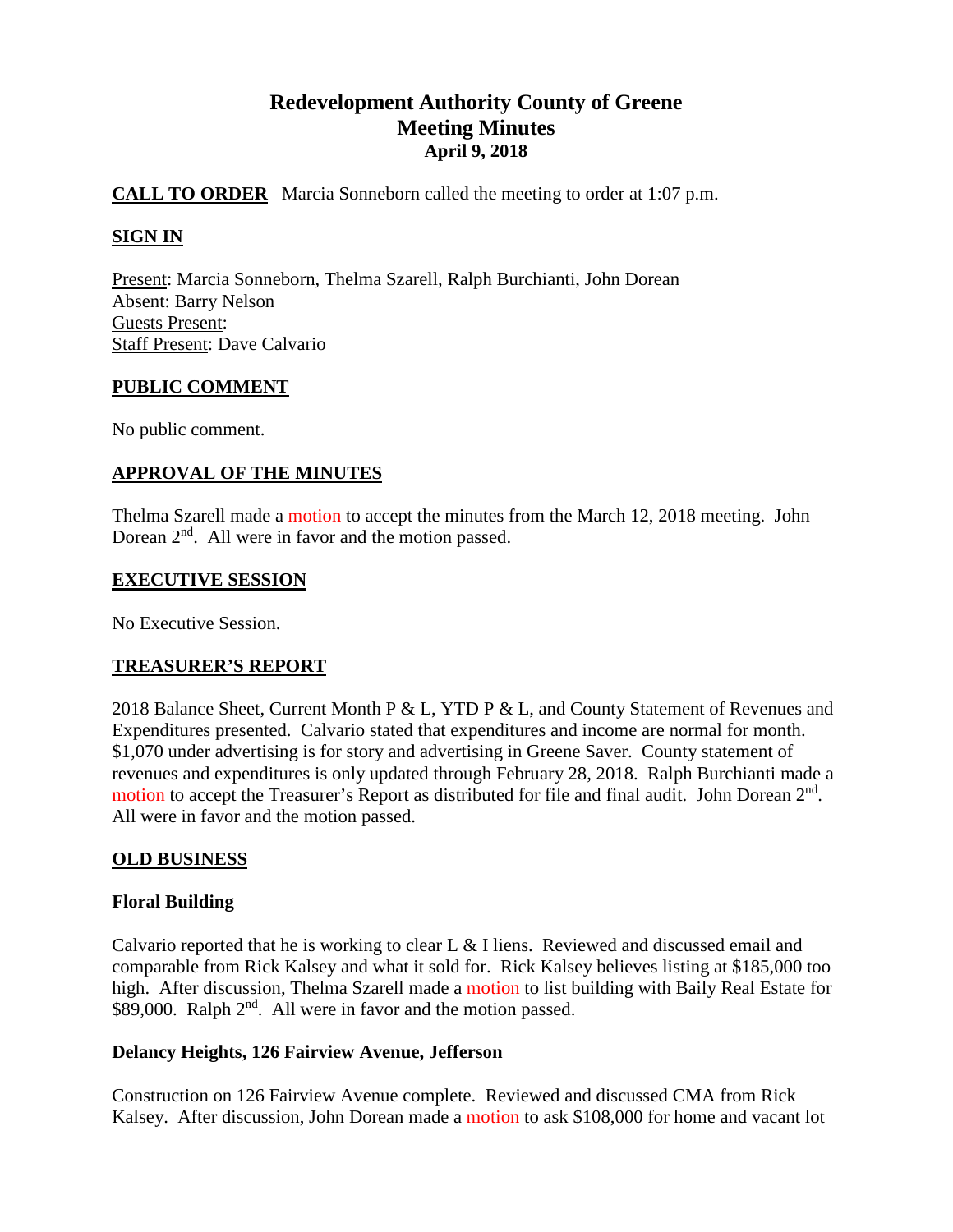next to home. Thelma Szarell 2<sup>nd</sup>. All were in favor and the motion passed. Joyce and Don Davis interested in home. They have applied for USDA Rural Development Loan, but have not heard back on whether or not they qualify.

# **Nazer St. Remediation and Stabilization Update**

Greene County Habitat for Humanity has not started construction on home. John Dorean said Habitat will be ready to go soon.

## **Old Rogersville School Development**

Only left unit will be ready for Open House. A lot of small items to complete on left unit before Open House. Final payment to Hughes Corporation approximately \$25,000 when finished. Open House April 13, 5-8 pm; April 14, 12-4 pm; and April 15, 1-4 pm.

# **Discussions with Morris, Perry, and Richhill Township Supervisors**

-Wind Ridge, Chambers property. RDA appointed Conservator. Waiting to hear back from School District and Township on waiving back and current taxes before approaching Court to close Conservatorship. Calvario stated that he spoke with Tom Chess at County-wide Township meeting and Tom stated Township voted to waive and Superintendent called Tom on RDA request.

## **117 Duquesne St., Greensboro**

Home is complete. No interest in home. Listing with Coldwell Banker. Listing contract not issued yet.

## **Pitt Gas Properties, Clarksville**

Patsy Bell has two properties in Pitt Gas she would like to relinquish to RDA (duplex and single-family home). Title searches revealed liens on both properties. Enlisted help of Pan Snyder's office to locate lien holders.

## **Proposals from Realtors**

Tabled discussion on proposals from realtors to sell RDA properties.

#### **Benedum Foundation Grant**

Progress being made on Benedum Foundation Grant to address blight in Pitt Gas, Chartiers Hill, Teagarden Homes; multi-Municipal Code Enforcement; economic development. Code enforcement and blight strategy forum will be held May 17. Calvario attended County-wide Township meeting to announce forum.

#### **Brave (Wayne Township) Blighted Property**

No update.

#### **Keystone Posting Sign at Bailey's Crossroads**

No update.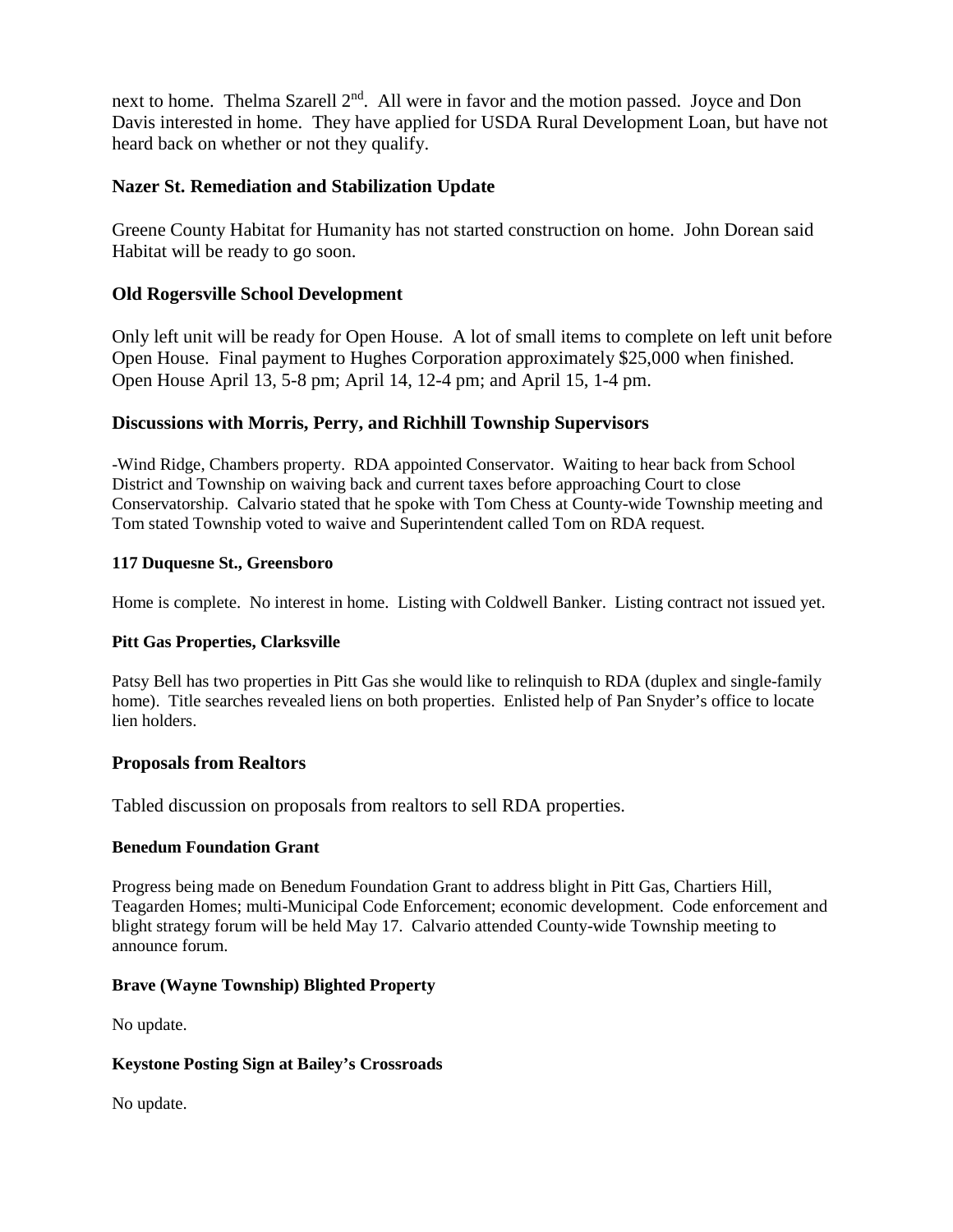#### **HOA for Rogersville Town Homes**

Calvario working with Colin Fitch to make documents simple.

#### **FHLB Affordable Housing Program (AHP) Grant Application**

Calvario presented idea of partnering with GCCTC and County Prison to build Superior Walls home(s) in Clarksville (GI Town) since RDA owns two larger pieces of land. If new homes are built, the final selling price will need to be subsidized.

After discussion, Ralph Burchianti made a motion to seek assistance from Washington County RDA to pursue FHLB Grant, but to bring cost for their time back to the Board for approval. John Dorean 2<sup>nd</sup>. All were in favor and the motion passed.

## **NEW BUSINESS**

- 1. After discussion, John Dorean made a motion to offer 2% of selling price if a realtor brought a buyer to purchase a Rogersville townhome. Ralph Burchianti  $2<sup>nd</sup>$ . All were in favor and the motion passed.
- 2. After discussion, John Dorean made a motion to sell 73 Dalzell Avenue, Bobtown for \$63,999. Ralph Burchianti 2<sup>nd</sup>. All were in favor and the motion passed.
- 3. Lease on 145 Fairview Avenue, Jefferson, with Ruth and Larry Barnhart expires on 7-31-18. Charging \$450 per month currently. Couple fits low to moderate income at \$19,560 annually. Annual insurance is \$906. Calvario wants to establish length of next lease and amount at May meeting so he can inform couple.

## **DIRECTOR'S REPORT**

- 1. No date set for next Judicial Sale. Continue to look for houses.
- 2. Declined donation of 375 Ross Street, Waynesburg from John and Kathy McNay.
- 3. Problem with title to 83  $2<sup>nd</sup>$  Street, Crucible which was purchased at December 2015 Judicial Sale and is under LIPC with Eva Rex and Walter Hlatky, until April 30, 2018. Couple has applied for USDA Rural Development mortgage. In discussion with Blane Black, new solicitor handling Judicial Sale, it appears title is not clear. Calvario will work with Colin Fitch to address.
- 4. 296 5<sup>th</sup> Avenue, Crucible under LIPC until May 1, 2018, Bruce and Melissa Shipley. Should close soon.
- 5. Need to sell houses/LIPCs. Finances are tight. Nine LIPCs are in place and rental of 145 Fairview Avenue, Jefferson.
- 6. Closed on 38 A Street, Clarksville (GI Town). Asbestos being abated. Morgan Township will demolish home. Parcel contains four water and four sewer taps.
- 7. Should close on 55-56 B Street, Clarksville (GI Town) this week. A HUD foreclosure. Paid \$10,600.
- 8. Purchased 122 Second Street, Clarksville (Pitt Gas) at Sheriff Sale April 6 for \$1,500. Was a PHFA mortgage.
- 9. Calvario has been in contact with Cheryl Sarvey who owns two homes in GI Town. She inherited them years ago and wants to sell. Pictures distributed. Asking \$25,000 for first home, \$35,000 for second home.
- 10. Discussed hiring up to four GCCTC students for summer through County and SW Training. Total of 11 weeks, June 4-August 17. SW Training will pay students for 32 hours per week for six weeks. Remaining five weeks will be paid by County. County allocated \$4,785 for one intern during school year and summer. After discussion, Thelma Szarell made a motion